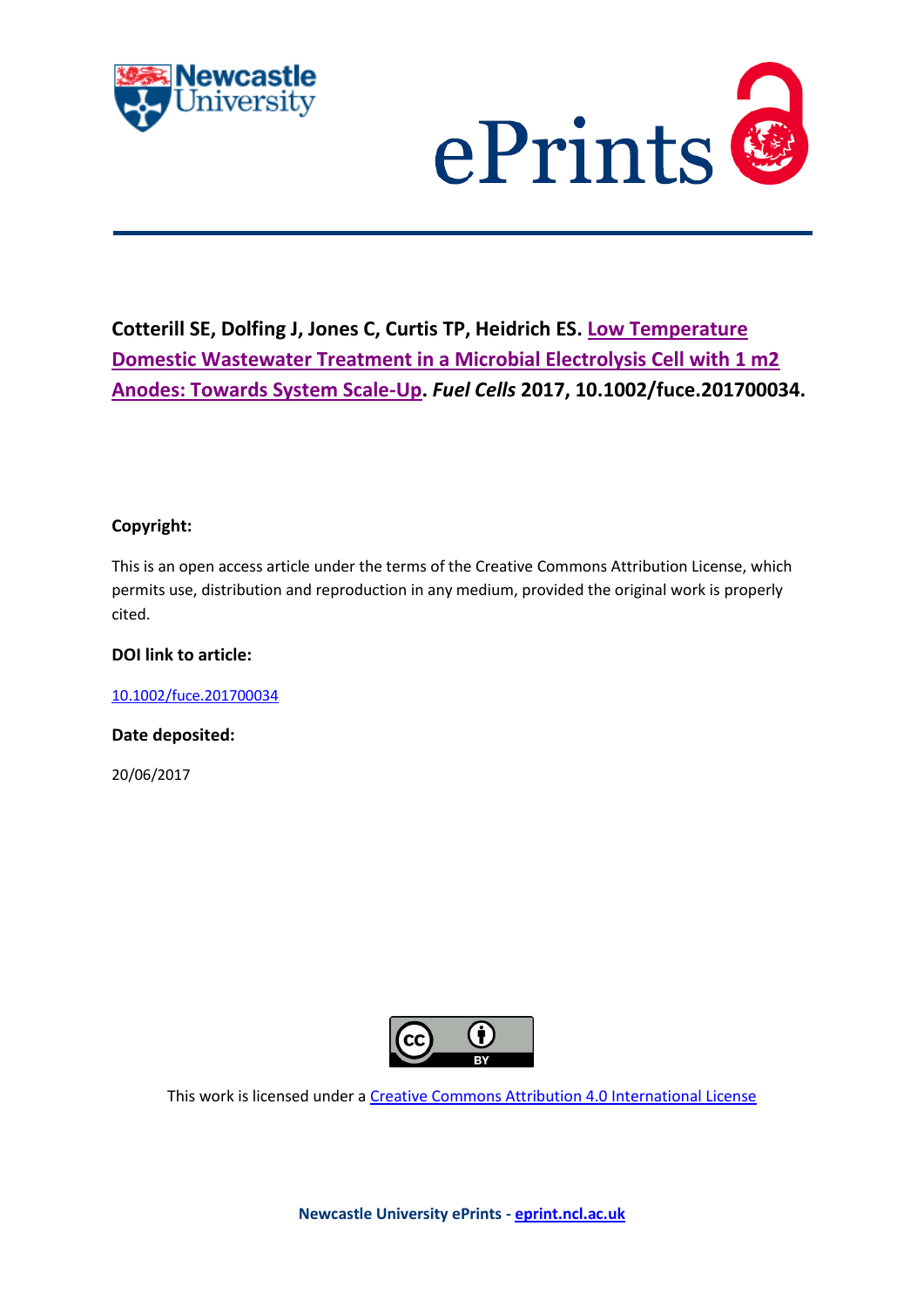# Low Temperature Domestic Wastewater Treatment in a Microbial Electrolysis Cell with 1 m<sup>2</sup> Anodes: Towards System Scale-Up<sup> $\blacktriangle$ </sup>

S. E. Cotterill<sup>1</sup>\*, J. Dolfing<sup>1</sup>, C. Jones<sup>2</sup>, T. P. Curtis<sup>1</sup>, E. S. Heidrich<sup>1</sup>

<sup>1</sup> School of Civil Engineering and Geosciences, Newcastle University, Newcastle Upon Tyne, NE1 7RU, United Kingdom

 $^2$  Research and Development, Northumbrian Water Ltd., Wheatlands Way, Pity Me, Durham, DH1 5FA, United Kingdom

Received March 03, 2017; accepted May 08, 2017; published online ■■■

# **Abstract**

The potential benefits of applying microbial electrolysis cell (MEC) technology to wastewater treatment are clear and profound. Previous pilot studies have demonstrated a 'proof of concept' with domestic waste at ambient temperatures, but have not yet treated waste to required discharge standards, and have not reached energy neutrality. In addition, these reactors have been many orders of magnitude smaller than would be needed for full scale wastewater treatment plants. Scale-up affects many of the parameters that underpin performance; understanding its impact will be vital to further progress. Modifying a previously tested cassette-style design, we reduced the internal resistance, and increased the module size by a factor of 16, constructing an MEC with six 1  $m<sup>2</sup>$ 

anodes. This created an anodic surface area to volume ratio of 34  $m<sup>2</sup> m<sup>-3</sup>$ . The system was operated at a hydraulic retention time of 5 hours on settled domestic wastewater for 217 days, producing more current than a scaled-down reactor, which was run in parallel. The large MEC produced 0.8 L of 93% pure  $H_2$  d<sup>-1</sup> at ambient winter temperatures  $(11.4 \pm 2.5 \degree C)$ . Chemical oxygen demand (COD) removal averaged 63.5% with an average effluent quality of 124.7 mg<sub>COD</sub>  $L^{-1}$ , achieving the European Urban Wastewater Treatment Directive (1991) consent.

Keywords: Bioelectrochemical System (BES), Chemical Oxygen Demand Removal (COD), Energy Recovery, Hydrogen Production, Microbial Electrolysis Cell (MEC), Scale-up, Wastewater Treatment

# 1 Introduction

Conventional wastewater treatment is a series of unit processes that provide different levels of treatment: preliminary, primary, and secondary. Secondary treatment, which aims to remove biodegradable organic matter, suspended solids and nutrients, often uses aerated processes (such as activated sludge) to achieve a high effluent quality [1]. However, aerating wastewater accounts for 50% of the energy use in wastewater treatment [2]. This is costly for two reasons; (i) the process of aeration uses 0.3 kWh  $m^{-3}$  of wastewater treated [3] and (ii) failing to recover the chemical energy stored in the wastewater (estimated at 2.1 kWh  $m^{-3}$ ) is wasteful [4]. **1 Introduction**<br>Conventional wastewate<br>cesses that provide differer<br>primary, and secondary. Se<br>remove biodegradable org,<br>nutrients, often uses aera<br>sludge) to achieve a high e<br>ing wastewater accounts fo<br>water treatment [

Microbial electrolysis cells (MECs) have been promoted as an emerging technology that could change the energy balance of wastewater treatment [5, 6]. In an MEC, electrochemically active bacteria form a biofilm on an electrode, consuming the organic material in the wastewater, donating electrons to the anode and liberating protons in the process. The electrons travel in a circuit producing an electrical current, which can be used to produce electricity, or (with the protons released and an added potential) products at the cathode, such as hydrogen gas [7]. Microbial electrolysis ce<br>
an emerging technology tha<br>
of wastewater treatment [<sup>1</sup>]<br>
active bacteria form a biofi<br>
organic material in the wa<br>
anode and liberating proton<br>
in a circuit producing an ele<br>
produce electricit

The potential of MEC technology is clear, but the practical relevance is less explored: few studies publish results using

Paper presented at the 3rd Meeting of the International Society for Microbial Electrochemistry and Technology (EU-ISMET 2016); held 26–28 September 2016 in Rome, Italy; organized by www.is-met.org.

<sup>[\*]</sup> Corresponding author, sarah.cotterill@newcastle.ac.uk

 $\Box$  This is an open access article under the terms of the Creative Commons Attribution License, which permits use, distribution and reproduction in any medium, provided the original work is properly cited.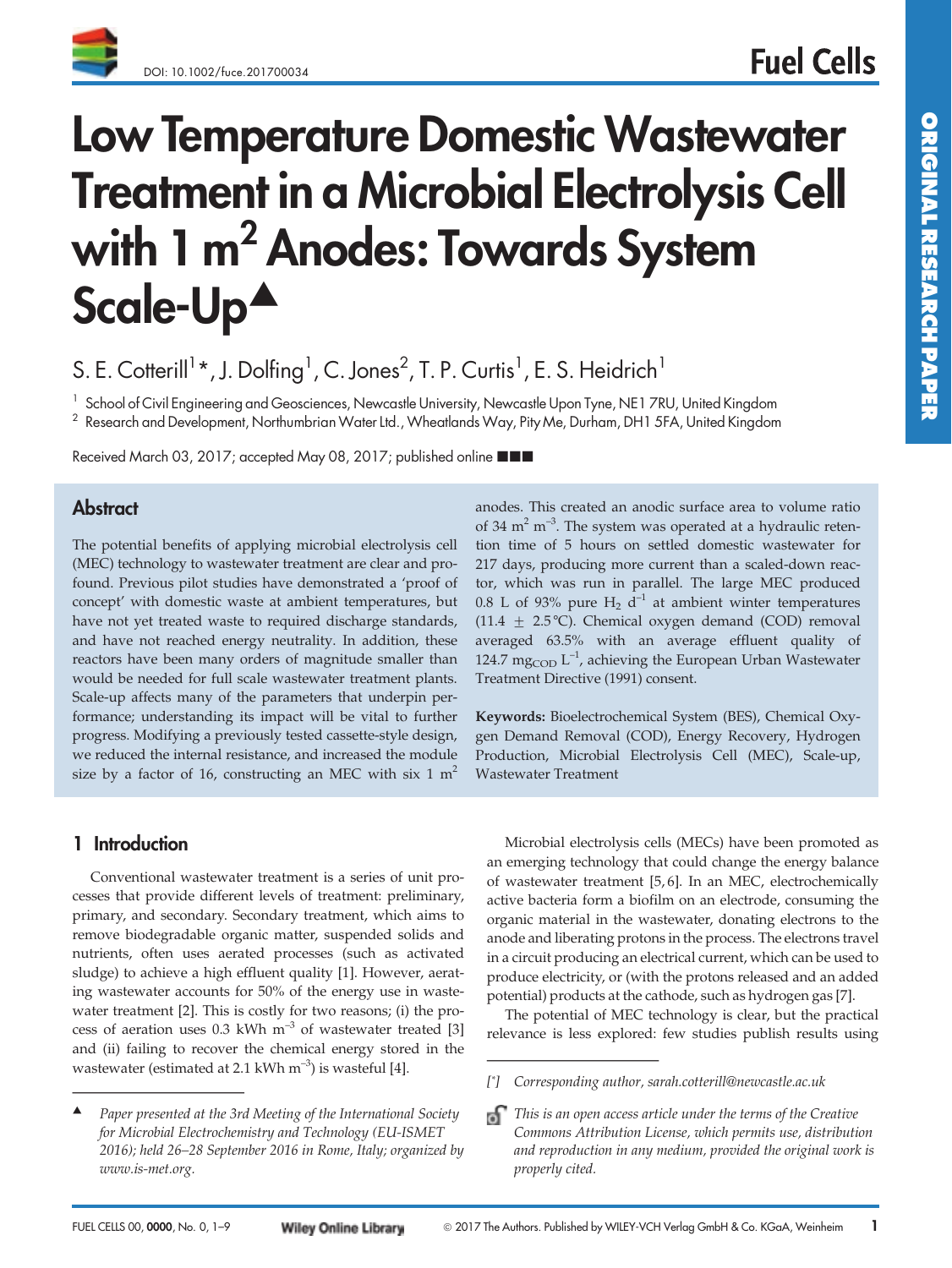realistic conditions. Zhang et al., estimated only 2% of bioelectrochemical systems (BES), an overarching term used for MECs and microbial fuel cells (MFCs), have reactors larger than 1 L [8]; Escapa et al., indicated that only 16% of MEC studies (using real wastewaters to produce hydrogen) are carried out at scales more than 10 L [6]; and most systems that have been operated more than a year are <1 L in size and fed synthetic substrates [9–12]. Whilst the value of small scale, controlled research is not questioned, it does not inform us about the challenges of operating MECs under realistic conditions at realistic scales.

In theory, modular electrode assemblies could be used to fill different sized tanks, increasing the scale of treatment, without increasing the scale of the MEC unit. Fornero et al., [13] suggested that the use of multiple electrode assemblies meant it was only necessary to scale from mL to L. Many scale-up attempts have reached the litre scale: all of which use multiple electrode assemblies within a single vessel [6, 14–16]. Fornero et al., present a scheme where 1,667 modular L-scale cells are connected in series and parallel to run a small 100,000 L  $d^{-1}$  treatment plant with a volume of 33.3 m<sup>3</sup> [13]. If these L-scale modules were 0.3 m deep [15] this would require a tank surface area of 111  $m^2$ . The practicalities of building and maintaining a site with many thousands of individual modules would be onerous; the costs may be prohibitive [13]; and the land requirements would be huge. Though the use of multiple electrodes reduces the extent of scale-up required [13], we believe scaling-up the electrode assemblies to the meter scale (and possibly beyond), to retrofit into the existing tanks, may provide a more realistic path to implementation.

The electrochemical design challenges of scaling-up BES, including methanogenic competition, pH gradients, and inter-

nal resistance, have been well documented [13, 17, 18]. There is still a need to understand the effect of a large surface area on the development of a productive electrogenic biofilm. Two such developments, may be to model optimal biofilm thickness for commercially viable current densities; or to develop non-invasive imaging techniques to monitor and characterize the structure of the biofilm during its development [19].

The results from a pilot scale MEC arising from a research collaboration between an academic and an industrial partner (Northumbrian Water Ltd) are described in this paper, following on from a pilot which functioned as a "proof of concept" [15, 16]. The pilot trial outlined in this paper was installed on a domestic sewage treatment works (STW) in the north east of England. The aims of the study were to improve reactor design and performance, and to assess the effect of scale-up. Two pilot MEC reactors were operated in parallel: one reactor was comparable in size to the one used in previous studies [15, 16], and thus served as a "control" (referred to as small MEC); the second was 16 times larger, with modules measuring 1  $m<sup>2</sup>$  (referred to as large MEC).

Both MECs were fed settled wastewater (average influent COD of 340 mg  $L^{-1}$ ) at ambient UK temperatures, with no addition of acetate or buffers.

# 2 Experimental

## 2.1 MEC Electrode Assembly

Both MECs were based on a cassette-style design previously described by Heidrich [15, 16] with several modifications to reduce internal resistance. The cathode was redesigned to include a flat sheet of 316 stainless steel mesh, with a tab which would protrude from the module to provide a direct electrical connection (Patterson Ryan Wireworkers Ltd. UK). As in previous designs, 20 g of stainless steel wire wool was used as the cathode in the small MEC, (scaled-up proportionally to 320 g in the large MEC) (Merlin, UK), which was woven throughout the steel mesh (Figure 1a). The cathode chamber, with 9 mm thick PVC frame, was sealed on both sides by a non-selective battery separator (Entek, UK) and filled with 0.1M NaCl (Figure 1b). A 0.1M NaCl solution was chosen instead of a buffered phosphate-based salt, due to the increased conductivity of the former, which has been shown to give rise to a higher rate of hydrogen production [20], and the economic and environmental unsuitability of the use of phosphate-based salts in large-scale wastewater treatment [21]. The catholyte was periodically replaced during operation, at monthly intervals. The Rhinohide separator, (as used by Heidrich [15, 16]), was made of ultra-high molecular weight polyethylene (UHMWPE) and is routinely used in lithium-ion batteries. A tab design was also used for the stainless steel current collector at the anodes (Patterson Ryan Wirewor-



Fig. 1 Structural components of each MEC module: A) a stainless steel wire wool interwoven into the steel mesh cathode, B) the PVC frame and membrane, C) a graphite felt anode with stainless steel current collector and D) the three assembled MEC modules, showing the mesh tab connections and cable ties.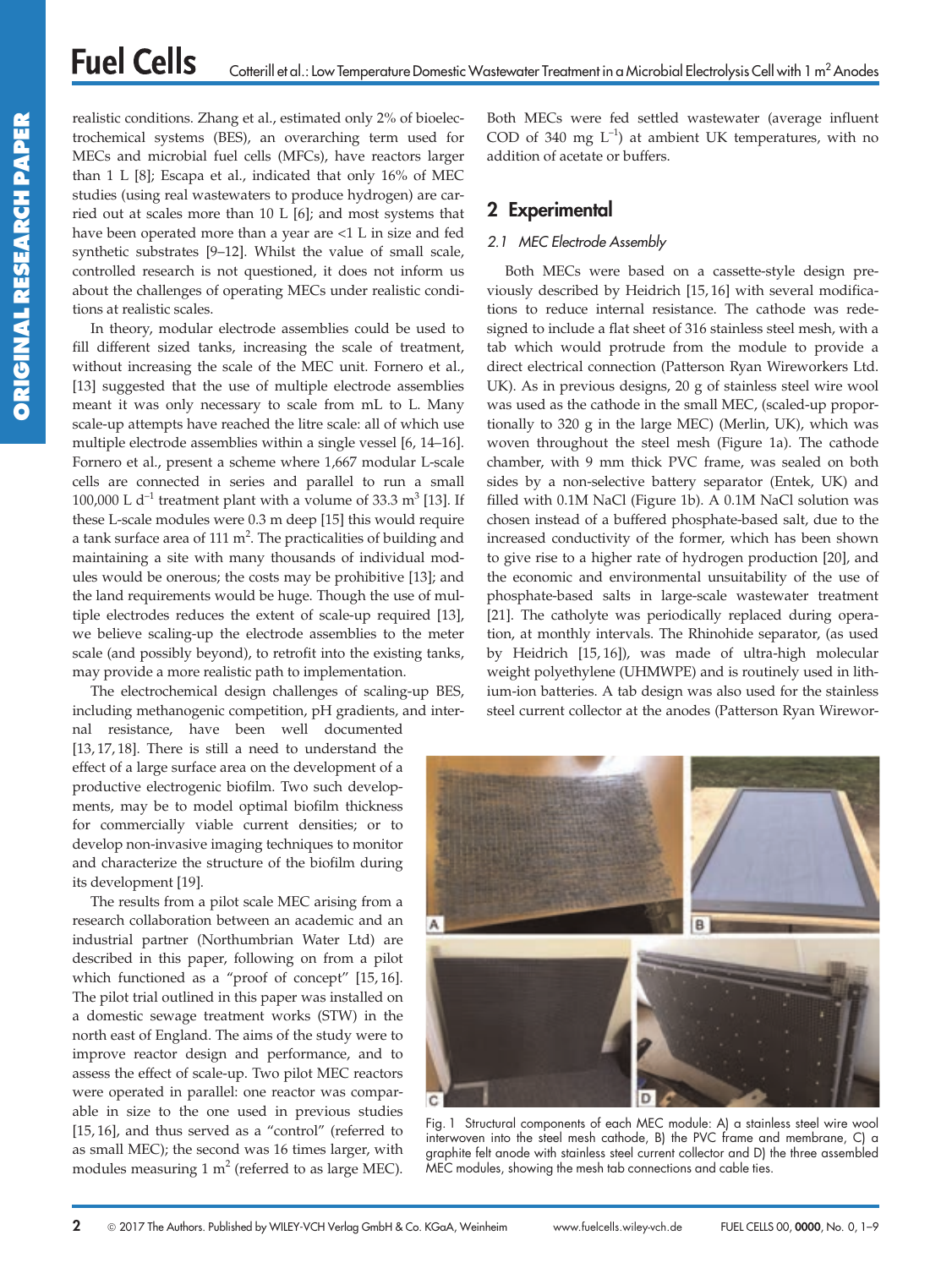Outlet

Inlet

**Right Side** 

kers Ltd. UK) (Figure 1c), reducing the number of wire connections needed. The anode material was graphite felt (SGL, Germany). The current collectors were secured tightly to both sides of the anode with cable ties (Figure 1d).

The material cost for the large MEC was  $£1,308$ , of which the cathode and membrane represented only 9% of the total capital outlay. The anode (including current collector) (69%), electrical connections and power supply (11%) and PVC frame (11%) accounted for the remaining costs of the MEC. The modules were spaced 10 mm apart, on alternate sides of the MEC to create a serpentine flow path through the tank (Figure 2). Recirculation pipework (Figure 2) was built in, midway between these two points to increase mixing and minimize mass transfer limitations.

## 2.2 MEC Reactor Scales

To assess the effect of scale-up on reactor performance, a small MEC, comparable in electrode surface area to the previous pilot

trials [15, 16] was built and run alongside a large MEC. The small MEC had a similar total anodic surface area, but the tank volume was 6 times smaller, and the electrodes were 16 times smaller (Table 1). Though different in size, the components of the electrode assemblies were identical in the small and large MECs. In the large MEC, each anode was increased from 0.06 m<sup>2</sup> to 1 m<sup>2</sup> (dimensions  $0.3 \times 0.2$  m *vs.*  $0.8 \times 1.2$  m). Each cassette-style module contained two anodes, with a total anodic surface area of 6  $m^2$ , an anodic volume of 175 L and a surface area-to-volume ratio of 34  $m^2 m^{-3}$ . Each of the large MEC's modules had a cathode measuring  $0.8 \text{ m}^2$ . The large MEC had a total cathodic volume of 7.2 L, leading to a cathode specific area of 13  $m^2 m^{-3}$ : a four-fold increase on a previous trial [15, 16]. Insufficient cathodic specific area (with reactor scale-up) has been shown to negatively affect volumetric power densities in MFCs [22].

#### 2.3 Operating Conditions

Both MEC reactors were installed in an unheated shipping container on a domestic STW in the north east of England. The site has a population equivalent of 24,581, a dry weather flow



Left Side

Fig. 2 Top and side view schematic of the large MEC. Top view shows the three modules, the inlet and outlet. The dashed red arrows highlight the flow of the influent through the reactor. Side views of the reactor showing the location of inlet, outlet and recirculation pipes.

of 8,356  $m^3$  d<sup>-1</sup> (97 L s<sup>-1</sup>) and a full flow to treatment consent of 194 L  $s^{-1}$ . A small submersible pump drew settled wastewater into a header tank from a distribution chamber (used to distribute wastewater to the trickling filters) following primary settlement and dosing of sodium hydroxide. Sodium hydroxide was dosed on site to raise pH (to between pH 7 and 8.5) prior to the trickling filters. Adjustment of pH was required after ferric sulfate dosing for phosphorous removal. We do not believe dosing sodium hydroxide had a material effect on performance, as the measured pH  $(8.0 \pm 0.3)$  and conductivity (812  $\pm$  116 µS cm<sup>-1</sup>) were routinely within the boundaries of un-dosed wastewater. A peristaltic pump (Watson Marlow 520S, UK) was used to pump the wastewater into each of the MECs at a hydraulic retention time (HRT) of 5 h (304 min): a pumping rate of 98 mL min $^{-1}$  in the small MEC and  $575$  mL min $^{-1}$  in the large MEC. Wastewater left both MECs by gravity. Reactors were operated in continuous flow mode and a voltage of 0.9 V was applied from PSM 2/2A variable DC power supplies (Caltek Industrial Ltd., Hong Kong). No acetate or synthetic substrates were used to supplement the wastewater. The MECs were operated for 217 days from October 2015 until May 2016.

Table 1 Dimensions of MEC reactors, including anode, cathode and tank sizes.

| Scale          | Anode $/m^2$ | Number of modules Total anodic area / $m^2$ Cathode / $m^2$ Tank volume / L Anodic surface area to Cathodic specific |      |     | volume ratio / $m^2 m^{-3}$ area / $m^2 m^{-3}$ |  |
|----------------|--------------|----------------------------------------------------------------------------------------------------------------------|------|-----|-------------------------------------------------|--|
| Small MEC      | 0.06         | 0.96                                                                                                                 | 0.05 | 30  | 32                                              |  |
| Large MEC 1.00 |              | 6.00                                                                                                                 | 0.80 | 175 | 34                                              |  |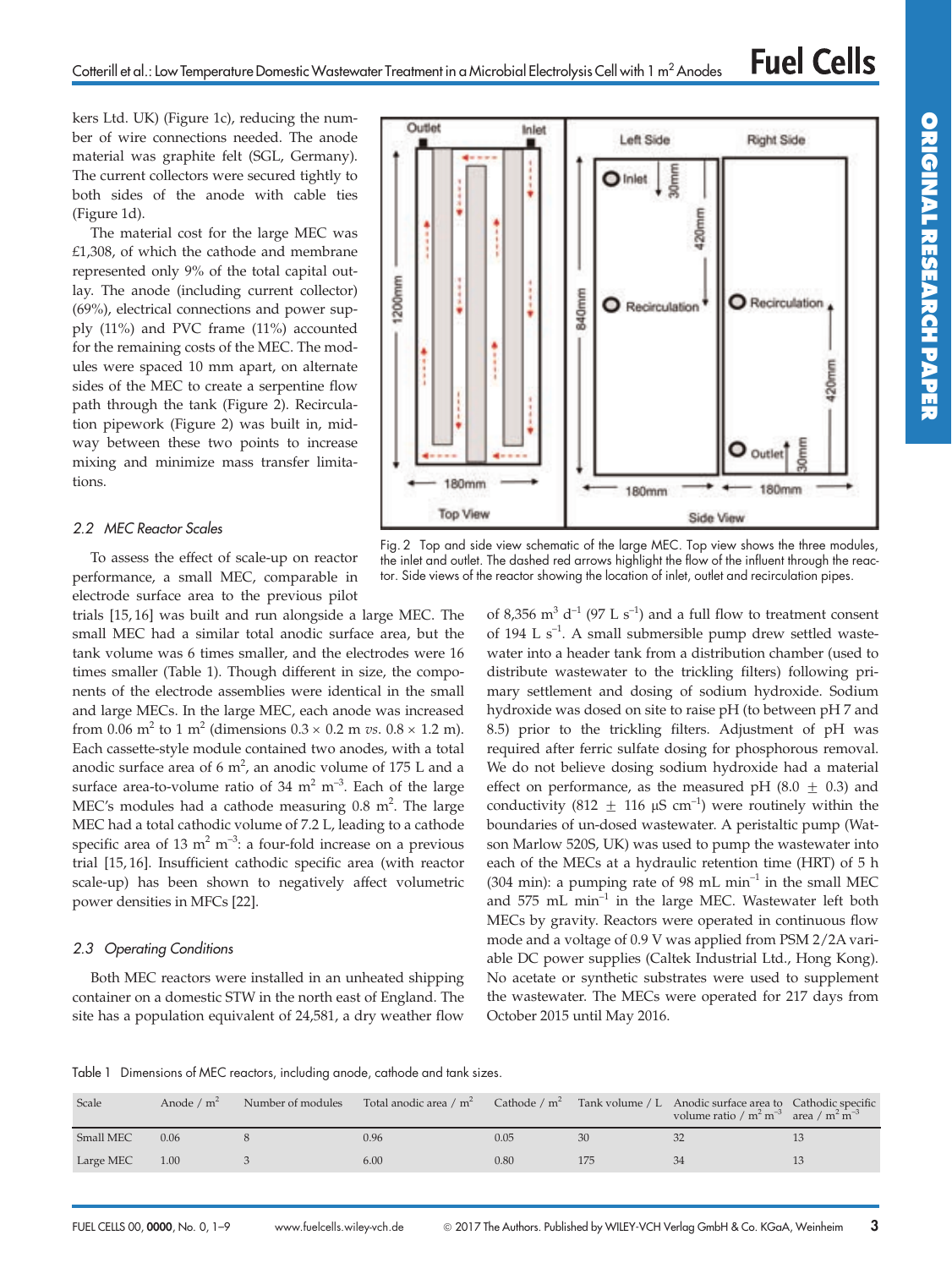## 2.4 Sample Collection and Analysis

The voltage from each module was recorded every 15 minutes across a 1  $\Omega$  resistor (RS Components, UK) using 4-differential input (ADC-20) and 8-differential input (ADC-24) data loggers (Pico Technology, UK). This data was used to calculate the current produced by each module. Conductivity, pH and temperature measurements were taken from the front and back of each MEC twice weekly using a Hach HQ40D multi portable meter with a PHC10105 pH gel probe and CDC40105 conductivity probe (Hach Lange, UK).

Gas was captured from the cathode into Tygon F-4040 tubing (VWR, UK) connected to a Tedlar gas bag (Sigma Aldrich, UK). The volume of gas produced was measured using a 100 mL borosilicate glass syringe (SGE Analytical, Australia) twice weekly. Gas composition was analyzed using gas chromatography (GC) with a thermal conductivity detector (GC-TCD) (oven temperature:  $40\degree$ C for 1.5 min, ramping up from 110°C by 30°C min $^{-1}$  and held at 200°C for 1.5 min; detector temperature:  $block = 220 °C$ , transfer = 190 °C) with argon as the carrier gas (flow rate  $10 \text{ mL min}^{-1}$ ) (Thermo Scientific, USA). A five-point calibration was carried out prior to the analysis, with a 99.999% hydrogen standard (Calgaz, USA). Later, these measurements were duplicated using a HPR40 membrane inlet mass spectrometer (Hiden Analytical Ltd, UK), confirming the results from the GC-TCD.

Liquid samples of influent and effluent were taken three times per week. Total chemical oxygen demand (tCOD) was measured in duplicate with Hach LCK314 (range 40–150 mg  $L^{-1}$ ) and LCK 514 (range 100–2,000 mg  $L^{-1}$ ) COD cuvette test kits with a LT200 laboratory analysis dry thermostat and a DR3900 spectrophotometer (Hach Lange, UK). Volatile fatty acids were measured twice weekly on site using LCK365 kits, and confirmed in the laboratory using a Dionex ion chromatograph (IC). Sulfate (LCK153), sulfide (LCK653), nitrite (LCK341), nitrate (LCK339) and ammonium (LCK305) were measured weekly on site using Hach cuvette kits. These results were supported by anion analysis using a Dionex IC. Samples were also sent to Northumbrian Water's United Kingdom Accreditation Service (UKAS) accredited laboratories. Two 1 L samples were taken once a week for the following analyzes: total suspended solids (TSS), ammonium, nitrate, nitrite, biological oxygen demand (BOD<sub>5</sub>), chemical oxygen demand (COD), soluble BOD, soluble COD and alkalinity. These results are reported separately (Table 3).

Calculations were carried out to determine the efficiency of the reactor based on the electrical and substrate energy supplied. These included: coulombic efficiency (CE), which is the ratio of coulombs recovered as current, divided by the coulombs available in the substrate (i.e., in COD removed); cathodic efficiency (CCE), calculated as the amount of hydrogen gas captured relative to the theoretical value derived from the current; electrical energy recovery  $(nE)$ , calculated as energy out vs electrical energy in, where the moles of hydrogen produced (multiplied by the standard higher heating value of hydrogen,  $285.83$  kJ mol<sup>-1</sup>) were converted to electricity (kWh) with a unit of conversion of  $3,600 \text{ kJ}$  kWh<sup>-1</sup>; substrate efficiency (SE), calculated as the amount of hydrogen produced relative to the theoretical amount possible from the COD removed; and total energy efficiency (EE), which is the energy recovered from the combination of input energies (electrical and substrate). The equations used have been described previously [14]. All statistical tests were carried out using IBM SPSS statistics 23 (IBM Corp. NY, USA)

## 2.5 16S DNA Sequencing

Liquid samples of the catholyte were taken from the MEC cathode chambers during operation to understand problems observed with performance. The cathodic tCOD and VFA concentration was measured (as described in Section 2.4), which indicated the presence of biological material, so DNA sequencing was performed. We did not take anodic samples for DNA sequencing during operation, as this process would be destructive and interrupt the ongoing activity of the MEC. To minimize disruption to the catholyte, whilst obtaining enough sample for analysis, the samples from each cathode chamber were pooled, to create one sample for the cathode of the small MEC and one sample for the cathode of the large MEC. For each sample, 16 mL of catholyte was spun down in a centrifuge to obtain a pellet. The supernatant was discarded and the pellet was re-suspended to create a measured volume of  $500 \,\mu$ L. Due to the high salt content of the catholyte solution, a freeze-thaw process was applied to the samples instead of using a commercial DNA extraction kit. Freeze-thaw protocols have been suggested as a method to extract and purify DNA quickly and efficiently, without the need for chemicals [23–25]. The samples were stored in a  $-80^{\circ}$ C freezer for three minutes, adjusted to room temperature, and incubated in a 95 °C heated block for two minutes. This procedure was repeated five times, to fracture the cells and make their DNA accessible. Cell fracturing occurs as the cells swell and break due to the formation of ice crystals during the freezing process. Samples were analyzed using a Qubit fluorometer (Thermo Fisher Scientific, USA) to assess the quantity of DNA. Samples were visualised under UV on a 2.5% weight by volume agarose gel. DNA extracts were pooled and sent for PCR and Illumina MiSEQ 16S DNA sequencing at LGC Genomics (Berlin, Germany).

# 3 Results and Discussion

## 3.1 Start-up

Both MECs were operated at a HRT of 5 hours; 4.8 times shorter than the previous trial [15, 16]. Fornero et al., suggested shortening the HRT in BES would be necessary to make them competitive with activated sludge and high-rate anaerobic digestion systems [13]. After 90 days, the large MEC began to produce gas. Five days later, the small MEC was also producing gas. The longer start-up period (than the 64 days observed previously [15, 16]), was likely due to lower temperatures and the use of lower strength wastewater. This trial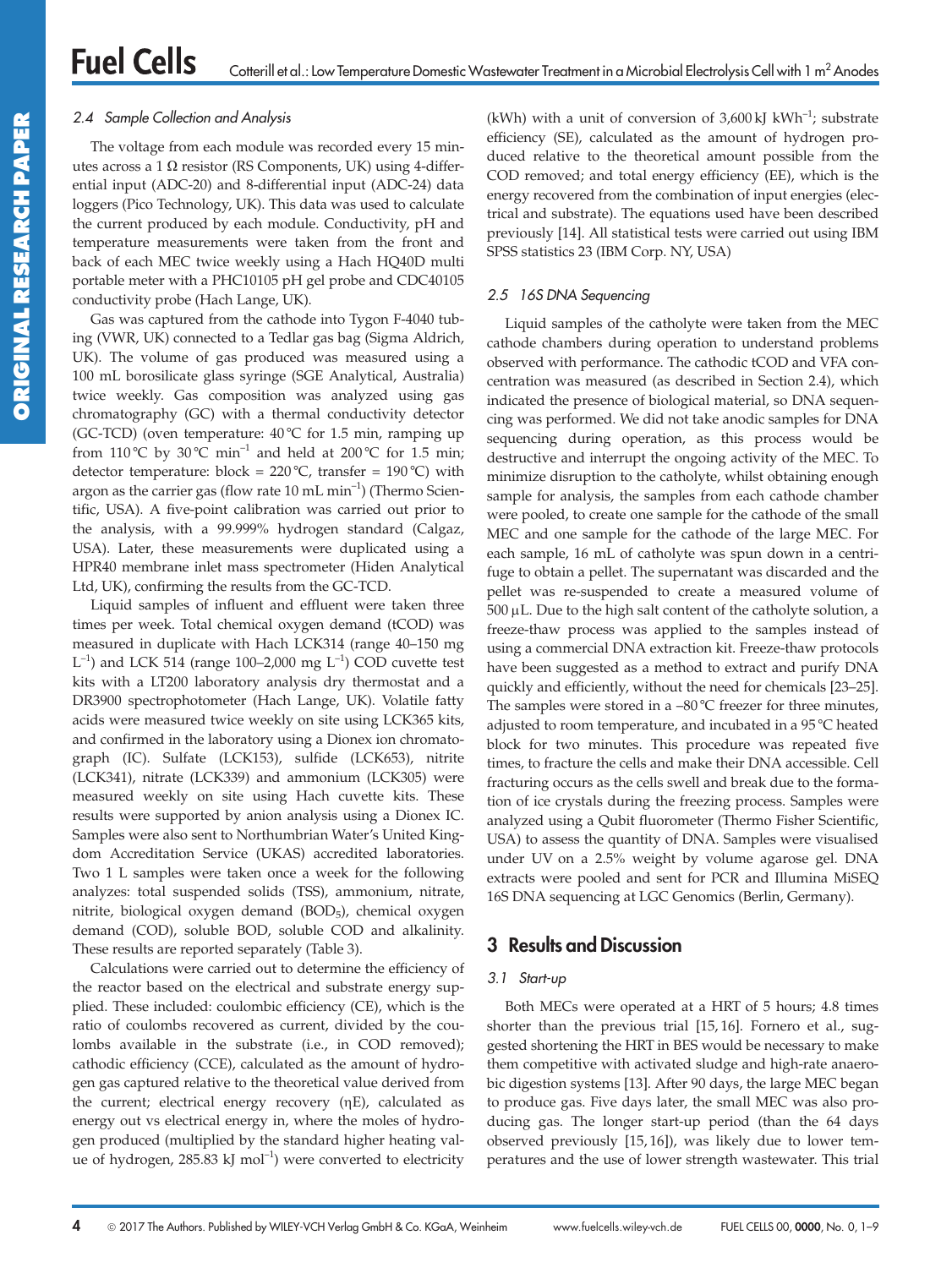started in autumn-winter, with wastewater temperatures averaging 9.9  $\pm$  1.4 °C. In comparison, the MEC in the previous trial was started in spring-summer with wastewater temperatures averaging  $16.6 \pm 1.2$  °C. A switch to primary treated wastewater led to an average COD of 347 mg  $L^{-1}$  with a conductivity of  $812 \mu S$  cm<sup>-1</sup>. This is slightly lower than the raw wastewater (COD 450 mg  $L^{-1}$  and conductivity =1.8 mS cm<sup>-1</sup>) used in the previous trial [15, 16]. During start-up, current production in the large MEC increased from  $0.18$  A ( $0.03$  A m<sup>-2</sup>) at day 10 to 0.45 A (0.075 A m<sup>-2</sup>) at day 70.

The time for MEC acclimation did not appear to be affected by scale-up: an important factor for the implementation of MEC. Cold BES systems have been observed to acclimatise substantially faster at laboratory scale [26]. However, this may be due to the inoculation regime, which will affect competition for resources, rather than scale directly. A direct comparison of acclimatisation methods at difference scales (at ambient temperatures) has not yet been made.

### 3.2 Effect of Scale

There was negligible difference in the volumetric gas production (0.004 and 0.003 L of hydrogen per litre of reactor volume per day respectively) and level of COD removal (62.5 and 63.5% respectively) of the small and large MECs, respectively (Table 2). However, the average hydrogen production, relative to the anode surface area, was four times larger in the small MEC (2 L m<sup>-2</sup> of anode) than in the large MEC (0.5 L m<sup>-2</sup> of anode) (Table 2). If this observation reflects a linear decrease in hydrogen gas captured with scale, then a 30% further increase in scale (to  $1.3 \text{ m}^2$ ) could, theoretically, result in a module where no gas is captured. This would support Fornero's prediction that it is only necessary to scale from the mL to L scale [13].

The current density was an order of magnitude larger in the large MEC (Table 2). This may have been a true effect of scale; though the apparent difference may also have been introduced by the high margin of error on the small MEC. The standard deviation on the current observed in the small MEC was 2.08 times the value recorded (Table 2). Pico ADC 20/24 data loggers are operational between 0 and 45 °C, but accuracy can only be guaranteed between 20 and 30 °C. Air temperature was below this for most of the operational period reported. Although subject to considerable error, current density was comparable with the previous trial [15, 16], and increased with time. A maximum of 0.79 A  $m^{-2}$  was achieved in the large MEC in April: three times larger than the average current density calculated across operation, including periods when the biofilm was still maturing. Cathodic specific area was fourtimes greater in this study (13 m<sup>2</sup> m<sup>-3</sup>) than in the previous trial  $(3 \text{ m}^2 \text{ m}^3, [15, 16])$ , which may have supported an increased current density. An increase in power density has been observed in MFC with increased cathodic specific area [22].

As scale-up did not appear to have a negative effect on MEC performance, the rest of the paper describes the results obtained from the large MEC alone. Data relating to gas yield Table 2 Effect of scale on MEC performance. Data are reported both as raw values (current, COD removal and H<sub>2</sub> production) and subsequently adjusted relative to scale (current density, daily removal of COD and volumetric yield of hydrogen).

|                                                                                        | Small MEC     | Large MEC   |
|----------------------------------------------------------------------------------------|---------------|-------------|
| Size of electrode / $m^2$                                                              | 0.06          | 1.0         |
| Current / mA                                                                           | $2.24 + 4.66$ | $294 + 185$ |
| Current density / A $m^{-2}$                                                           | 0.04          | 0.29        |
| COD removal $/$ %                                                                      | 62.5          | 63.5        |
| Daily $\triangle COD / \text{kg}_{COD} d^{-1}$                                         | 0.03          | 0.18        |
| Average H <sub>2</sub> production / mL $d^{-1}$                                        | 124           | 521         |
| Average $H_2$ production relative to scale /<br>L m <sup>-2</sup> -electrode $d^{-1}$  | 2.07          | 0.52        |
| Volumetric H <sub>2</sub> yield / L-H <sub>2</sub> L-MEC <sup>-1</sup> d <sup>-1</sup> | 0.004         | 0.003       |

and current production are provided individually, for each of the three modules, where data were recorded and analyzed in isolation. This was not possible for wastewater treatment data, as the three modules were hydraulically connected. Therefore, wastewater treatment data reflect the influent and effluent of the large MEC in its entirety.

### 3.3 Wastewater Treatment

In the gas production phase (Jan-May), the average effluent COD was 120.6 mg  $L^{-1}$ , achieving the European consent of  $<$  125 mg L<sup>-1</sup>. During the 217 days of operation, the average measured COD of the effluent from the large MEC  $(125 \pm 50 \text{ mg } L^{-1})$  was significantly lower [t (434) =15.496,  $p = 0.000$ ] than the influent (340  $\pm$  200 mg L<sup>-1</sup>), equating to a removal efficiency of 63.5%. A Spearman's correlation analysis was run to determine the relationship between the strength of the influent COD and the percentage of COD removed. There was a strong, positive correlation between the two variables, which was statistically significant ( $r_s$  (109) = 0.693, p = 0.000). Therefore, COD removal efficiency was higher, when the strength of the influent COD coming in to the reactor was higher. Observations in laboratory BES have shown that when total influent COD drops below 200 mg  $L^{-1}$  (or sCOD below  $100$ mg  $L^{-1}$ ), current production declines drastically [27]. Influent tCOD was below 200 mg  $L^{-1}$  in 49 of the 218 spot samples in this trial (22.5%). This may be a limiting factor: there may not have consistently been sufficient COD to drive the MEC process.

Gil-Carrera et al., found that COD removal improved with increasing OLR, in a continuous flow tubular MEC fed primary settled domestic wastewater [28]. These authors suggest that exoelectrogenic activity is limited at low COD concentrations, reducing COD removal and hydrogen production [28]. Furthermore, a Pearson's correlation of data presented by Escapa et al., [29] in an MEC fed synthetic wastewater, shows a significant positive relationship (r  $(6) = 0.917$ , p = 0.010) between influent COD and percentage of COD removed, provided a voltage is applied (i.e., excluding  $V_{app} = 0$ ).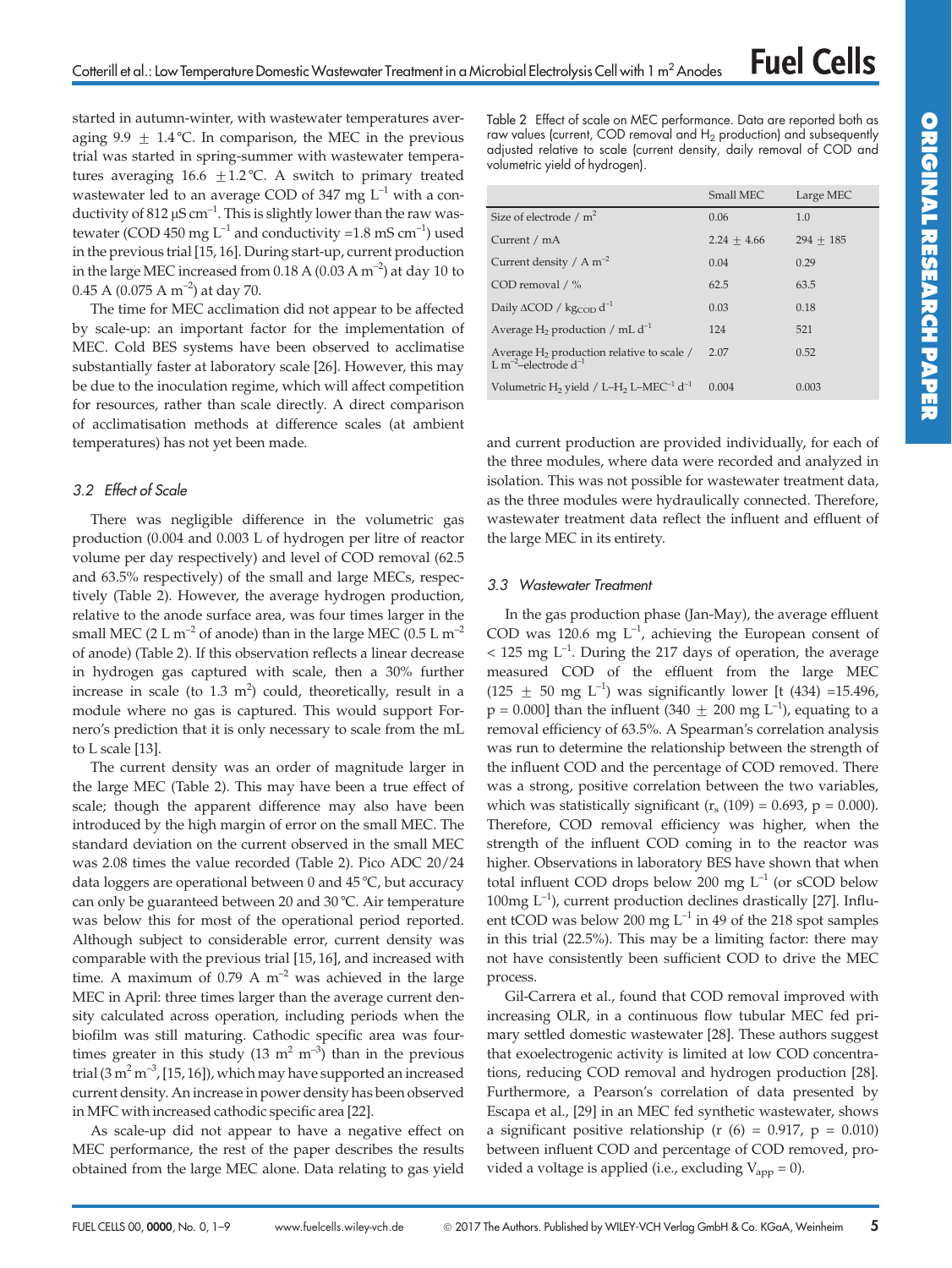Removal of biological oxygen demand (BOD) and total suspended solids (TSS) was 65.7% and 74.2%, respectively; yet, with average effluent concentrations of 35 mg BOD  $L^{-1}$  and 42 mg TSS  $L^{-1}$ , neither parameter achieved the Urban Wastewater Treatment Directive (UWWTD) consent through this process alone (Table 3). This suggests a final polishing step is necessary, to achieve a satisfactory effluent standard to discharge to the environment. Effluent VFA concentration, of which acetic acid comprised on average 20%, was  $44 \pm 18$  mg L<sup>-1</sup>. This was 46% lower than in the influent (80  $\pm$  42 mg L<sup>-1</sup>).

The ratio of sulfate to COD provides information about COD removal in the large MEC. The ratio of COD to sulfate in the influent (which was 2.4), and the large MEC's pH (8.0  $\pm$  0.3) would favor sulfate-reducing bacteria (SRB) to out-compete methanogens [30, 31]. There was an average of 7.8 g  $d^{-1}$  of sulfate removed from the reactor. An independent samples t-test showed that the amount of sulfate in the large MEC's effluent (105 + 16 mg  $L^{-1}$ ) was significantly lower (t (40) = 3.722, P = 0.001) than in the influent (141  $\pm$  41 mg L<sup>-1</sup>). Removing 1 mol of sulfate (98 g) requires 64 g of COD. The maximum COD that could be consumed by the removal of 35.9 mg  $L^{-1}$  of sulfate is 23.4 mg  $L^{-1}$ , accounting for 11% of the total COD removal. However, other metabolic pathways may be involved, reducing this value.

The ratio of BOD to COD in the influent (0.38) (Table 3) was slightly below the typical values observed in primary settled waste (0.4–0.6) [1]. The ratio of BOD to COD in the large MEC's effluent (0.33) (Table 3) was slightly higher than typically observed in final effluent (0.1–0.33) [1]. The soluble COD (45 mg  $L^{-1}$ ) and soluble BOD (15 mg  $L^{-1}$ ) in the large MEC's effluent was very low (Table 3), suggesting that availability of organic material for the electrochemically-active bacteria could be limiting current and gas production.

### 3.4 MEC Performance

The first gas measurements recorded a hydrogen purity of 60  $\pm$  18.5%. After the residual gases were flushed out, hydrogen purity increased to 77.5  $\pm$  18% and then stabilized at 92.8  $\pm$  7% for 4 months. The volume of hydrogen produced increased each month between January and April, but dropped by 18% in May (Table 4). This may be attributed to a 22% decrease in average influent COD from 352  $\pm$  145 mg L<sup>-1</sup> in April, to 274  $\pm$  120 mg L<sup>-1</sup> in May (Table 4). The maximum gas yield obtained, 0.86 L  $d^{-1}$ , is equivalent to  $0.005$  L-H<sub>2</sub> L-anode<sup>-1</sup> d<sup>-1</sup>. This is considerably lower than typical values obtained in laboratory studies with acetate (0.12 m<sup>3</sup> H<sub>2</sub> m<sup>-3</sup> d<sup>-1</sup>, [32]) or real wastes  $(0.061 \text{ m}^3 \text{ H}_2 \text{ m}^{-3} \text{ d}^{-1}$ , [33]). However, these laboratory values were obtained with a considerably higher influent COD at 1298 mg  $L^{-1}$  [33].

Table 4 Average yield (in mL) of hydrogen gas per MEC module per day during the gas production phase of the large MEC.

|                                          | January      | February                                                    | March | April                                        | May |
|------------------------------------------|--------------|-------------------------------------------------------------|-------|----------------------------------------------|-----|
| Module 1 /<br>$mL d^{-1}$                | 156          | 162                                                         | 590   | 813                                          | 652 |
| Module 2 /<br>$mL d^{-1}$                | 27           | 30                                                          | 12    | 13                                           | 30  |
| Module 3 /<br>$mL d^{-1}$                | $\mathbf{0}$ | 45                                                          | 20    | 31                                           | 24  |
| Total MEC /<br>$mL d^{-1}$               | 183          | 237                                                         | 622   | 857                                          | 706 |
| Average<br>temperature<br>$/$ °C         | $8.6 + 0.5$  | $9.7 + 1.3$                                                 |       | $10.6 \pm 1.1$ $12.6 \pm 1.2$ $15.6 \pm 1.4$ |     |
| Average<br>influent COD /<br>$mg L^{-1}$ |              | $328 + 198$ $413 + 156$ $267 + 150$ $352 + 145$ $274 + 120$ |       |                                              |     |

Table 3 Analysis of total suspended solids (TSS), Biological Oxygen Demand (BOD5), Chemical Oxygen Demand (COD), soluble BOD, soluble COD, alkalinity, ammonia, nitrate, and nitrite in the influent and effluent of the large MEC, carried out by Northumbrian Water's UKAS accredited Scientific Services. Removal efficiency was calculated, following a paired t-test to determine a significant difference between influent and effluent. The urban wastewater treatment directive requirements (UWWTD, 1991) are listed alongside, including variations for population equivalent (PE) i.e. the pollution load produced during 24 hours by one person.

| Analysis         | Influent / mg $L^{-1}$ | Effluent / mg $L^{-1}$ | Percentage removal / %       | UWWTD Consent / $mg L^{-1}$             | Minimum removal / %                             |
|------------------|------------------------|------------------------|------------------------------|-----------------------------------------|-------------------------------------------------|
| <b>TSS</b>       | $161 + 50$             | $42 + 12$              | 74.2                         | 35 (>10,000 PE)<br>60 (2,000-10,000 PE) | $90$ ( $>10,000$ PE)<br>70 (2,000-10,000 PE)    |
| BOD <sub>5</sub> | $101 \pm 33$           | $35 \pm 16$            | 65.7                         | 25                                      | $70-90$ ( $>10,000$ PE)<br>40 (2,000-10,000 PE) |
| COD              | $261 \pm 85$           | $103 \pm 38$           | 60.6                         | 125                                     | 75                                              |
| sBOD             | $18 \pm 10$            | $15 \pm 11$            | No difference ( $p = 0.19$ ) | $\overline{\phantom{m}}$                |                                                 |
| sCOD             | $57 + 24$              | $45 \pm 23$            | No difference ( $p = 0.08$ ) | $\overline{\phantom{m}}$                |                                                 |
| Alkalinity       | $183 \pm 39$           | $143 + 24$             | 21.9                         |                                         |                                                 |
| Ammonia          | $15 \pm 4$             | $13 + 2.5$             | 18.8                         | Total N                                 | Total N                                         |
| Nitrate          | $1.3 \pm 0.9$          | $1.1 \pm 0.9$          | No difference ( $p = 0.49$ ) | 15<br>$(10,000-100,000$ PE)             | $70 - 80$                                       |
| Nitrite          | $1.8 \pm 2.3$          | $0.9 + 0.8$            | No difference $(p = 0.08)$   | 10<br>$(100,000 + PE)$                  |                                                 |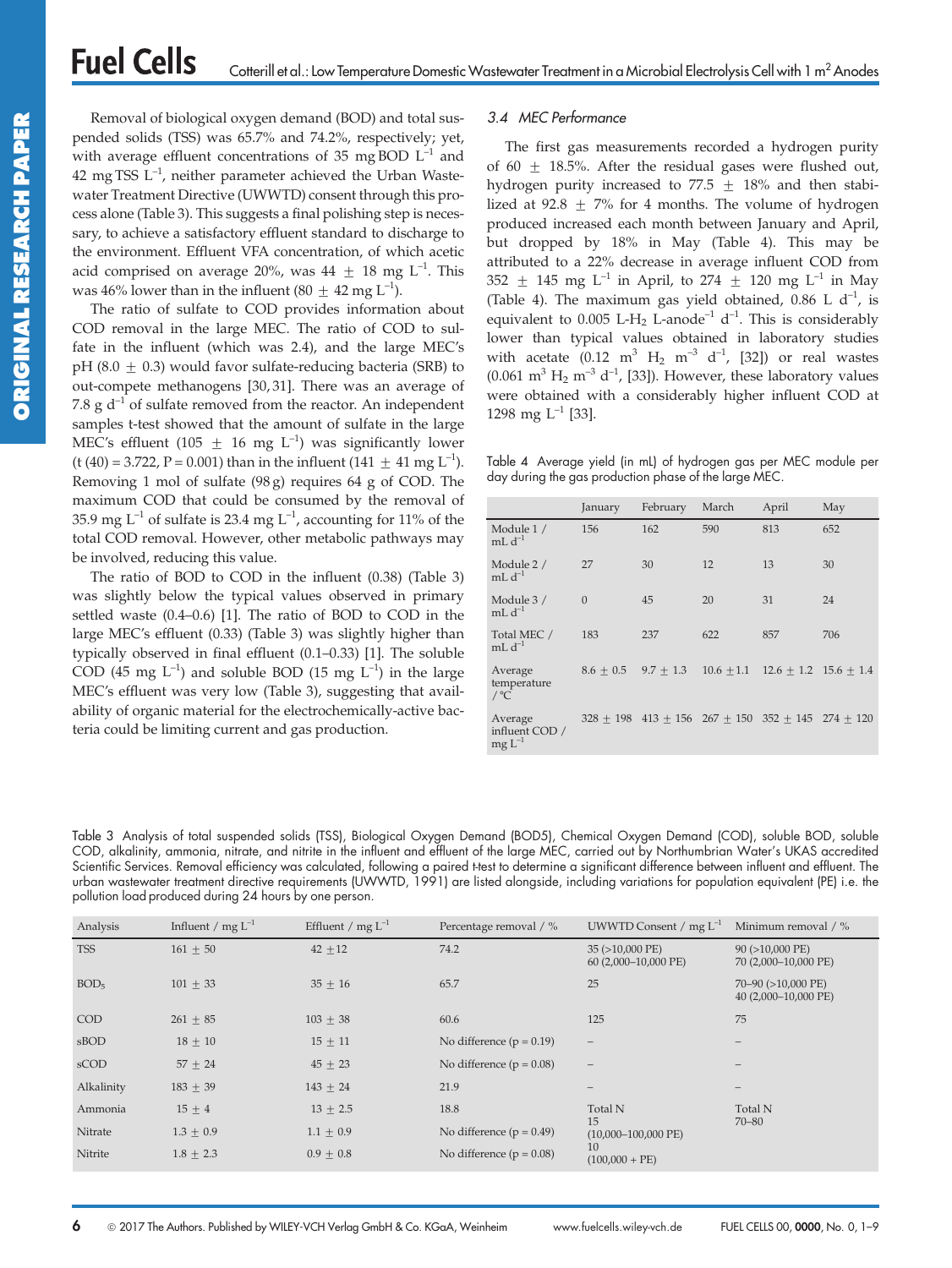A Spearman's rho was used to determine the relationship between the volume of hydrogen gas produced and the temperature of the wastewater. There was a positive correlation which was statistically significant (r  $(24) = 0.567$ , p = 0.004), suggesting that more hydrogen gas is produced when the temperature of the wastewater is higher, as observed in April and May (Figure 3). However, a partial correlation was run to control for the month in which the sample was taken. The partial correlation was not significant, when controlling for which month the sample was taken (r  $(21) = -0.226$ , p=0.300). This implies the increase in hydrogen obtained at warmer wastewater temperatures may be an artefact of a winter start-up, as the MEC reached maturity during the spring when temperatures happen to increase.

The electrical energy efficiencies were particularly low during the start-up phase (October 2015 to January 2016), but showed an increase throughout operation (Figure 4). A maximum coulombic efficiency of 27.7% was achieved, 6 months into the period of operation. Cathodic coulombic efficiency remained below 10% throughout, implying significant hydrogen losses. This will have affected the electrical recovery throughout operation, which remained below 3.5% (Figure 4). Diffusion of hydrogen gas (a very small molecule) is frequently a problem in bioreactors.

#### 3.4 Module Variability

Current production (mean current =  $294 \pm 185$  mA) was highly variable throughout the operation, and between the three identical electrode assemblies within the large MEC. The average current produced throughout operation was 207  $\pm$  49 mA for module 1; 392  $\pm$  252 mA for module 2; and 192  $\pm$  43 mA for module 3. A Pearson's correlation showed there was not a significant relationship between the current produced in each of the MEC's modules and the hydrogen gas obtained (r  $(15) = -0.079$ , p = 0.780). Module 1 produced more



Fig. 3 Volume of hydrogen gas produced by the large MEC, in millilitres per day, per month, relative to the temperature of the wastewater at the time of the gas measurement.



Fig. 4 Average reactor efficiencies in the large MEC per month during the period of hydrogen production (day 90–200). Most of the efficiencies show an increasing trend during this time. Substrate efficiency remains very low throughout.

gas (475  $\pm$  299 mL d<sup>-1</sup>) than module 2 (22  $\pm$  9 mL d<sup>-1</sup>) or 3 (24  $\pm$  17 mL d<sup>-1</sup>) (Table 4). However, module 2 produced more current (327  $\pm$  219 mA) than module 1 (204  $\pm$  37 mA) or  $3(189 \pm 33 \text{ mA})$ .

The yield of gas collected from module 1 was 20 times larger than that collected from module 2 and 3 (Table 4). If the latter two modules had produced this amount of hydrogen, the average yield would have been between 1.8–2.4 L  $d^{-1}$  between March and May. This would treble the electrical energy recovery, and increase cathodic coulombic efficiency (CCE) to 21%. The low CCE, and the high variability in gas collected from each module, is likely to be caused by activity at the cathode, rather than the anode, such as hydrogen-scavenging. The catholyte sampling method, designed to minimize disruption to the cathode during operation, precluded the ability to differentiate between the communities of individual modules within a reactor. It is likely that hydrogen loss (to acetogenic bacteria and diffusion through materials) was common across all modules, even though the yield was substantially larger in module 1.

#### 3.5 Hydrogen Scavenging Bacteria

The applied voltage used in this trial should permit the MEC to be energy-producing [15]. During March and May, the MEC produced on average 0.73 L of hydrogen gas per day. To meet the energy requirements of the power supply, and 'break-even', the MEC would need to produce on average 12 L per day: 16 times more than the average achieved in this pilot trial. If the yield obtained from modules 2 and 3 had matched module 1, then total yield would be 2.45 L  $d^{-1}$ : a volume 4.9 times lower than required to meet the energy requirements of the power supply.

The cathodic efficiency remained below 10%, meaning at least 90% of the current generated was not captured as hydrogen. Although there will have been losses caused by leakage of hydrogen gas, sequencing data suggest that hydrogen scavenging bacteria also played an important role. Homoaceto-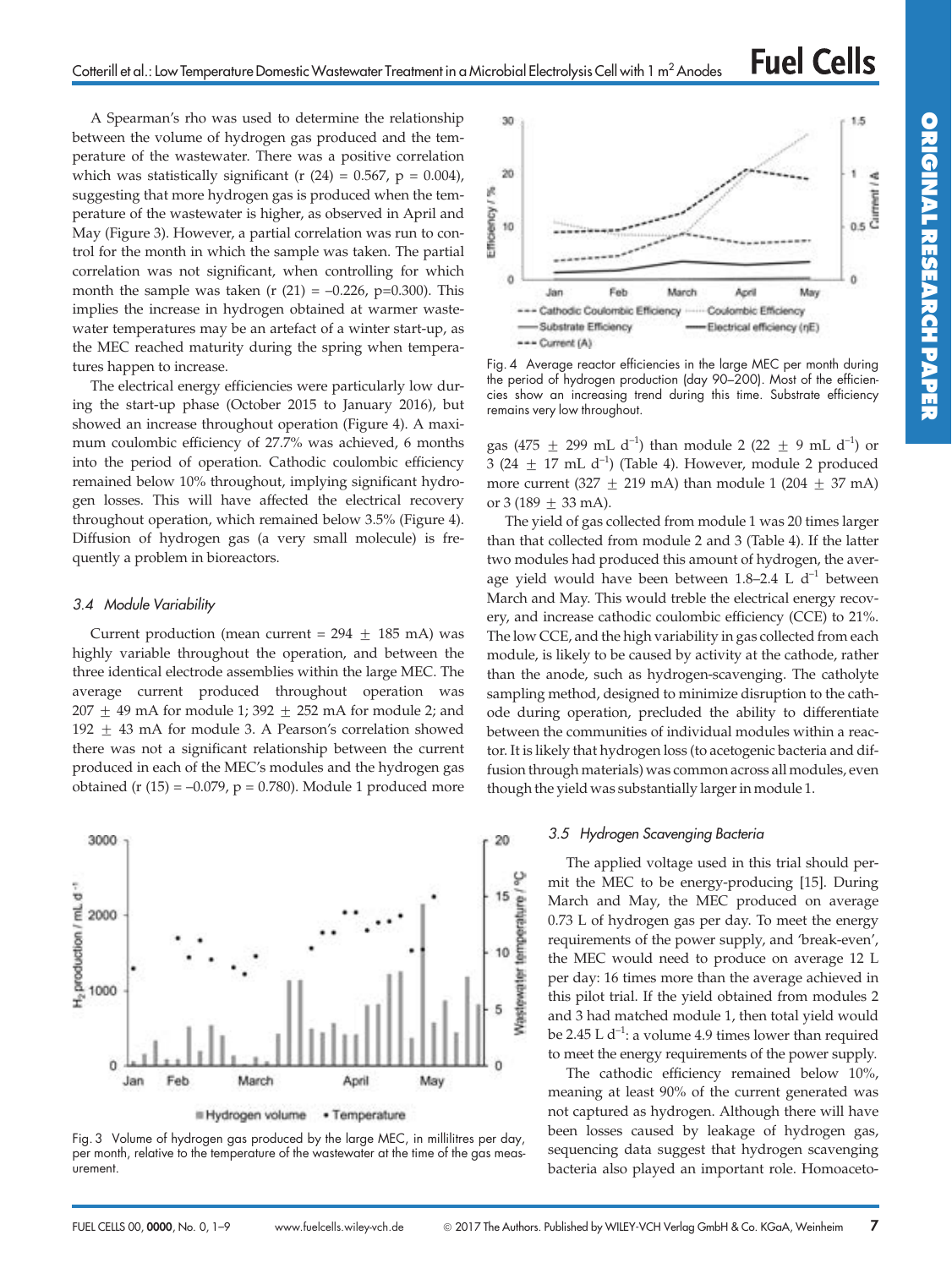genic bacteria may have populated the cathode chamber, which was not sterilised at start-up or during operation, after passing through the Rhinohide separator.

Analysis of the pooled cathode samples indicated that several genera of sulfate- and sulfur-reducing deltaproteobacteria were present, totaling approximately 5% of the sampled community. These included Desulfomicrobium and Desulfovibrio, genera which are unable to oxidize acetate and use hydrogen as an electron donor for anaerobic respiration; and Sulfurospirillum, a dissimilative sulfur reducer which uses hydrogen to reduce elemental sulfur [34]. An acetogen, Acetobacterium, was observed in all catholyte samples  $(\sim 1\%$  of sampled community), suggesting some of the hydrogen may have been converted to acetic acid. Hydrogen-oxidizers, such as Acidovorax (3–4% of each community), Hydrogenophaga (1–10% of sampled community) and pseudomonads such as Pseudomonas (6–11% of sampled community) and Brevundimonas (1–2% of sampled community), were also found. It is likely that hydrogen was lost to these bacteria.

The chemical composition of the catholyte was analyzed prior to sampling for DNA sequencing. At the onset of gas production, there was negligible difference between the total VFA concentration recorded in the anode (17.9  $\pm$  0.9 mg L<sup>-1</sup>) and cathode (16.4  $\pm$  1.6 mg L<sup>-1</sup>). However, there was a considerable increase in the amount of total VFAs, proportional to tCOD. In the cathode, VFA concentration comprised on average 42  $\pm$  11% of the tCOD compared with 6.6  $\pm$  0.8% of the tCOD in the anode. This may indicate hydrogen loss to acetogenic and fermentative processes in the cathode. In January, 183 mL d<sup>-1</sup> of  $H_2$  was captured from the cathode (Table 4). In theory, based on cathodic VFA concentration, a maximum of 110–130 mg of acetate (2 mmol) was produced in cathode. Per mol of acetate formed, 4 mol of  $H_2$  are consumed: therefore, 8 mmol of  $H_2$  (i.e. 200 mL) would be required to produce 120 mg of acetate. Thus, if acetogenic bacteria accounted for the loss of 200 mL of  $H<sub>2</sub>$ , the yield captured in January (183 mL) would have been only 48% of the total yield. If the loss of gas was linear with time, then in April (when gas yield was highest) a percentage loss of 52% to acetogenic conversion, would equate to a loss of 936 mL  $H_2$  d<sup>-1</sup>. This may be a conservative estimate: the mixed consortia in the cathode suggests that hydrogen may be scavenged by more than one pathway.

The presence and, more importantly, activity of hydrogenscavenging bacteria is problematic for the efficiency of an MEC system producing  $H_2$ . This problem could be solved by: eliminating the bacteria from the cathode; or removing the hydrogen from the system before it can be scavenged. The former could be achieved by modifying the pH or sterilizing the catholyte solution periodically, inhibiting the anaerobic acetogenic bacteria. Recovering hydrogen more efficiently from the system, may be more achievable than creating and maintaining a sterile environment in the cathode whilst submerged in wastewater. Recirculating the catholyte would decrease the retention time of the hydrogen in the cathode, limiting the potential for the hydrogen to be scavenged [35]. Another possibility would be to design the MEC architecture (i.e., wide, shallow modules) to decrease the distance for the  $H_2$  to travel from the site of production to capture and therefore, reduce the likelihood of diffusion out of the module. An alternative option may be to harvest acetate, with hydrogen as the secondary product [36].

# 4 Conclusions

In this paper, we describe the scale-up of an MEC treating authentic domestic wastewater, without significant detrimental impact on performance. MEC technology has advanced from the litre to the  $m<sup>3</sup>$  scale, accompanied by a 16-fold increase in electrode size and a reduction in HRT to 5 h. This study demonstrated the MEC's capability of treating  $0.9 \text{ m}^3$  of wastewater per day to the European standard for COD removal (<125 mg  $L^{-1}$ ) at winter temperatures in the UK. Hydrogen was produced for 127 consecutive days, but it was evident from the poor cathodic efficiency (<10%) that hydrogen losses were significant. Reducing hydrogen loss is a priority for improving the efficiency of the technology. Future research efforts should address modifications to the electrode assembly required, most notably to the Rhinohide separator, which was porous (allowing permeation of bacteria into the cathode); and ridged (influencing the ability to form a seal, particularly under the pressure of recirculation).

Engineering these systems at a large scale is new territory. Even with the scale-up demonstrated in this paper, thousands of modules would be needed for full scale treatment, as suggested by Fornero. These  $1 \text{ m}^2$  electrodes would need to be 30–50 times larger to span, and crucially reach the bottom of, a typical aeration lane. Dealing with gases (either supplying oxygen for an MFC or capturing hydrogen from an MEC) may be the limiting factor for scale-up, rather than current production or resistance. Perhaps now, scale-up beyond  $m<sup>3</sup>$  is not as critical as addressing how to operate a system with thousands of modules. It will be increasingly important to assess how factors such as: gas diffusion; hydrodynamics; and the distribution of organic load, influence the stability and efficiency of scaled-up reactors. There is still much to be understood: this study invites further pilot scale research to optimize configuration and energy efficiencies under realistic conditions.

# Acknowledgements

The authors are grateful for the continuous support of staff at Northumbrian Water: with special thanks to Chris Hepple, Laura Wilkinson, Trevor Fenwick and Stuart Barnes. The work was funded by the Engineering and Physical Sciences Research Council and Northumbrian Water, through a STREAM IDC engineering doctorate (EP/G037094/1).

Data supporting this publication is openly available under an ''Open Data Commons Open Database License''. Additional metadata are available at: http://dx.doi.org/10.17634/ 154300-49. Please contact Newcastle Research Data Service at rdm@ncl.ac.uk for access instructions.